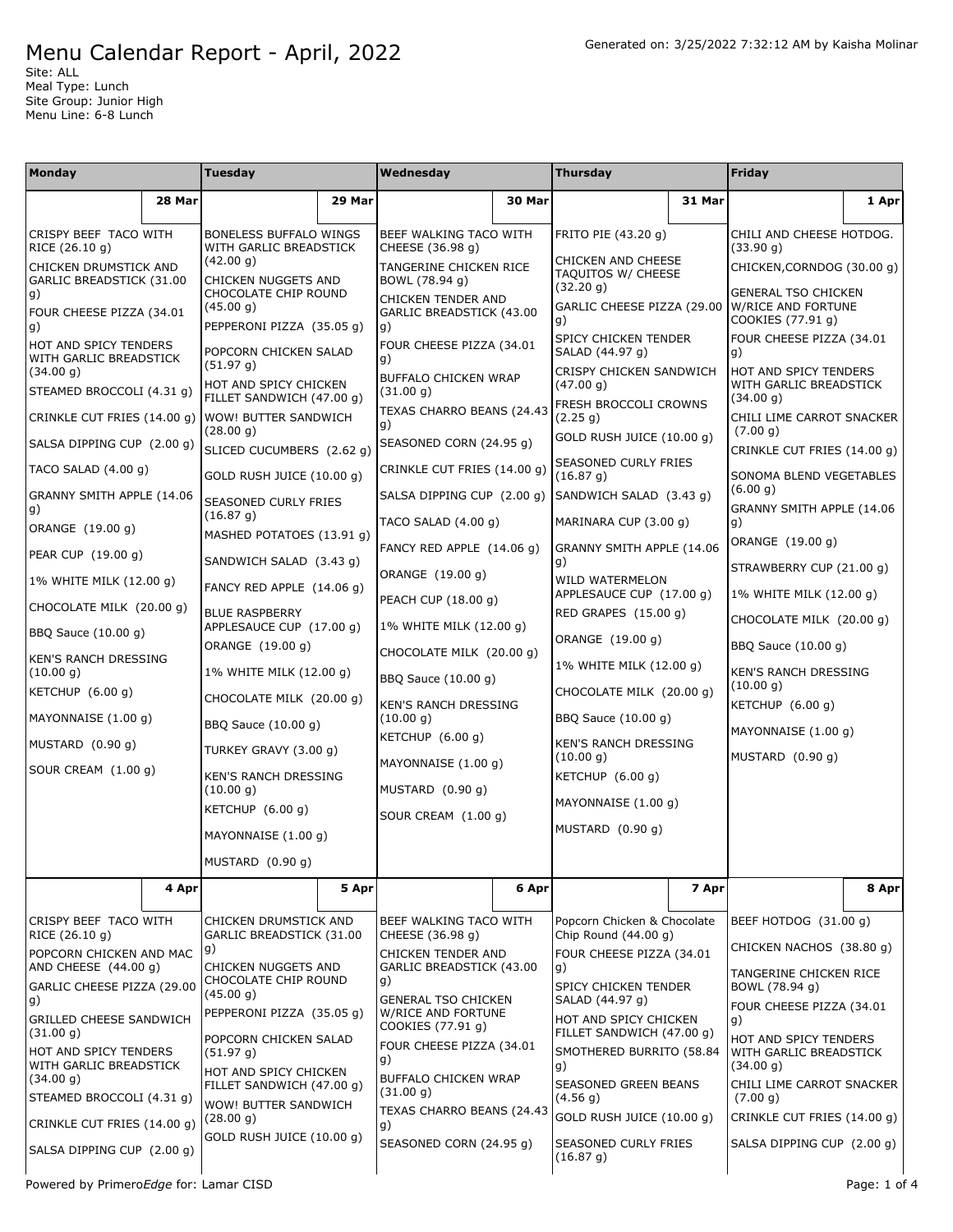Site: ALL Meal Type: Lunch Site Group: Junior High Menu Line: 6-8 Lunch

|                                                   | 4 Apr                 |                                                      | 5 Apr                     |                                                                | 6 Apr                      |                                                     | 7 Apr                      |                                              | 8 Apr                   |  |
|---------------------------------------------------|-----------------------|------------------------------------------------------|---------------------------|----------------------------------------------------------------|----------------------------|-----------------------------------------------------|----------------------------|----------------------------------------------|-------------------------|--|
| MARINARA CUP (3.00 g)                             |                       | <b>SEASONED CURLY FRIES</b>                          |                           |                                                                |                            | CRINKLE CUT FRIES (14.00 g) SANDWICH SALAD (3.43 g) |                            | TACO SALAD $(4.00 g)$                        |                         |  |
| TACO SALAD $(4.00 g)$                             |                       | (16.87 g)                                            | MASHED POTATOES (13.91 g) |                                                                | SALSA DIPPING CUP (2.00 g) |                                                     | SALSA DIPPING CUP (2.00 g) |                                              | SONOMA BLEND VEGETABLES |  |
| GRANNY SMITH APPLE (14.06                         |                       | SANDWICH SALAD (3.43 g)                              |                           | TACO SALAD $(4.00 g)$                                          |                            | GRANNY SMITH APPLE (14.06                           |                            | (6.00 g)<br>GRANNY SMITH APPLE (14.06        |                         |  |
| g)<br>ORANGE (19.00 g)                            |                       | FANCY RED APPLE $(14.06 g)$                          |                           | FANCY RED APPLE (14.06 g)                                      |                            | g)<br>WILD WATERMELON                               |                            | g)                                           |                         |  |
| PEAR CUP (19.00 g)                                |                       | <b>BLUE RASPBERRY</b>                                |                           | ORANGE (19.00 g)                                               |                            | APPLESAUCE CUP (17.00 g)                            |                            | ORANGE (19.00 g)<br>STRAWBERRY CUP (21.00 g) |                         |  |
| 1% WHITE MILK (12.00 g)                           |                       | APPLESAUCE CUP (17.00 g)<br>ORANGE (19.00 g)         |                           | PEACH CUP (18.00 g)                                            |                            | RED GRAPES (15.00 g)<br>ORANGE (19.00 g)            |                            | 1% WHITE MILK (12.00 g)                      |                         |  |
| CHOCOLATE MILK (20.00 g)                          |                       | 1% WHITE MILK (12.00 g)                              |                           | 1% WHITE MILK (12.00 g)                                        |                            | 1% WHITE MILK (12.00 g)                             |                            | CHOCOLATE MILK (20.00 g)                     |                         |  |
| BBQ Sauce (10.00 g)                               |                       | CHOCOLATE MILK (20.00 g)                             |                           | CHOCOLATE MILK (20.00 g)<br>BBQ Sauce (10.00 g)                |                            | CHOCOLATE MILK (20.00 g)<br>BBQ Sauce (10.00 g)     |                            | BBQ Sauce (10.00 g)<br>KEN'S RANCH DRESSING  |                         |  |
| <b>KEN'S RANCH DRESSING</b>                       |                       | BBQ Sauce (10.00 g)                                  |                           |                                                                |                            |                                                     |                            |                                              |                         |  |
| (10.00 g)<br>KETCHUP (6.00 g)                     |                       | TURKEY GRAVY (3.00 g)                                |                           | <b>KEN'S RANCH DRESSING</b><br>(10.00 g)<br>KETCHUP $(6.00 g)$ |                            | KEN'S RANCH DRESSING                                |                            | (10.00 g)                                    |                         |  |
| MAYONNAISE (1.00 q)                               |                       | <b>KEN'S RANCH DRESSING</b>                          |                           |                                                                |                            | (10.00 g)                                           |                            | KETCHUP (6.00 g)                             |                         |  |
| MUSTARD (0.90 g)                                  |                       | (10.00 g)<br>KETCHUP $(6.00 g)$                      |                           | MAYONNAISE (1.00 g)                                            |                            | KETCHUP $(6.00 g)$                                  |                            | MAYONNAISE (1.00 g)                          |                         |  |
| SOUR CREAM (1.00 g)                               |                       | MAYONNAISE (1.00 g)                                  |                           | MUSTARD (0.90 g)                                               |                            | MAYONNAISE (1.00 g)<br>MUSTARD (0.90 g)             |                            | MUSTARD $(0.90 g)$<br>SOUR CREAM (1.00 g)    |                         |  |
|                                                   |                       | MUSTARD (0.90 g)                                     |                           | SOUR CREAM (1.00 g)                                            |                            |                                                     |                            |                                              |                         |  |
|                                                   | 11 Apr                |                                                      | 12 Apr                    |                                                                | 13 Apr                     |                                                     | 14 Apr                     |                                              | 15 Apr                  |  |
|                                                   |                       | <b>BONELESS BUFFALO WINGS</b>                        |                           |                                                                |                            |                                                     |                            |                                              |                         |  |
| RICE (26.10 g)                                    | CRISPY BEEF TACO WITH |                                                      | WITH GARLIC BREADSTICK    | BEEF WALKING TACO WITH<br>CHEESE (36.98 g)                     |                            | FRITO PIE (43.20 g)<br><b>CHICKEN AND CHEESE</b>    |                            |                                              |                         |  |
| CHICKEN DRUMSTICK AND<br>GARLIC BREADSTICK (31.00 |                       | (42.00 g)<br>CHICKEN NUGGETS AND                     |                           | TANGERINE CHICKEN RICE<br>BOWL (78.94 g)                       |                            | <b>TAQUITOS W/ CHEESE</b><br>(32.20 g)              |                            |                                              |                         |  |
| g)<br>FOUR CHEESE PIZZA (34.01                    |                       | CHOCOLATE CHIP ROUND<br>(45.00 g)                    |                           | CHICKEN TENDER AND<br>GARLIC BREADSTICK (43.00                 |                            | GARLIC CHEESE PIZZA (29.00                          |                            |                                              |                         |  |
| g)                                                |                       | PEPPERONI PIZZA (35.05 g)                            |                           | g)<br>FOUR CHEESE PIZZA (34.01                                 |                            | g)<br>SPICY CHICKEN TENDER                          |                            |                                              |                         |  |
| HOT AND SPICY TENDERS<br>WITH GARLIC BREADSTICK   |                       | POPCORN CHICKEN SALAD<br>(51.97 g)                   |                           | g)                                                             |                            | SALAD (44.97 g)<br>CRISPY CHICKEN SANDWICH          |                            |                                              |                         |  |
| (34.00 g)<br>STEAMED BROCCOLI (4.31 g)            |                       | HOT AND SPICY CHICKEN<br>FILLET SANDWICH (47.00 g)   |                           | BUFFALO CHICKEN WRAP<br>(31.00 g)                              |                            | (47.00 g)                                           |                            |                                              |                         |  |
| CRINKLE CUT FRIES (14.00 g)                       |                       | <b>WOW! BUTTER SANDWICH</b>                          |                           | TEXAS CHARRO BEANS (24.43<br>g)                                |                            | FRESH BROCCOLI CROWNS<br>(2.25 g)                   |                            |                                              |                         |  |
| SALSA DIPPING CUP (2.00 g)                        |                       | (28.00 g)<br>SLICED CUCUMBERS (2.62 g)               |                           | SEASONED CORN (24.95 g)                                        |                            | GOLD RUSH JUICE (10.00 g)                           |                            |                                              |                         |  |
| TACO SALAD (4.00 g)                               |                       | GOLD RUSH JUICE (10.00 g)                            |                           | CRINKLE CUT FRIES (14.00 g)                                    |                            | <b>SEASONED CURLY FRIES</b><br>(16.87 g)            |                            |                                              |                         |  |
| GRANNY SMITH APPLE (14.06                         |                       | SEASONED CURLY FRIES                                 |                           | SALSA DIPPING CUP (2.00 g)                                     |                            | SANDWICH SALAD (3.43 g)                             |                            |                                              |                         |  |
| g)<br>ORANGE (19.00 g)                            |                       | (16.87 g)                                            |                           | TACO SALAD $(4.00 g)$                                          |                            | MARINARA CUP (3.00 g)                               |                            |                                              |                         |  |
| PEAR CUP (19.00 g)                                |                       | MASHED POTATOES (13.91 g)<br>SANDWICH SALAD (3.43 g) |                           | FANCY RED APPLE (14.06 g)                                      |                            | GRANNY SMITH APPLE (14.06                           |                            |                                              |                         |  |
| 1% WHITE MILK (12.00 g)                           |                       | FANCY RED APPLE (14.06 g)                            |                           | ORANGE (19.00 g)                                               |                            | g)<br>WILD WATERMELON                               |                            |                                              |                         |  |
| CHOCOLATE MILK (20.00 g)                          |                       | <b>BLUE RASPBERRY</b>                                |                           | PEACH CUP (18.00 g)                                            |                            | APPLESAUCE CUP (17.00 g)<br>RED GRAPES (15.00 g)    |                            |                                              |                         |  |
|                                                   | BBQ Sauce (10.00 g)   |                                                      | APPLESAUCE CUP (17.00 g)  |                                                                | 1% WHITE MILK (12.00 g)    |                                                     | ORANGE (19.00 g)           |                                              |                         |  |
| KEN'S RANCH DRESSING                              |                       | ORANGE (19.00 g)                                     |                           | CHOCOLATE MILK (20.00 g)                                       |                            | 1% WHITE MILK (12.00 g)                             |                            |                                              |                         |  |
| (10.00 g)<br>KETCHUP (6.00 g)                     |                       | 1% WHITE MILK (12.00 g)                              |                           | BBQ Sauce (10.00 g)                                            |                            | CHOCOLATE MILK (20.00 g)                            |                            |                                              |                         |  |
| MAYONNAISE (1.00 g)                               |                       | CHOCOLATE MILK (20.00 g)                             |                           | KEN'S RANCH DRESSING<br>(10.00 g)                              |                            | BBQ Sauce (10.00 g)                                 |                            |                                              |                         |  |
| MUSTARD (0.90 g)                                  |                       | BBQ Sauce (10.00 g)                                  |                           | KETCHUP (6.00 g)                                               |                            | KEN'S RANCH DRESSING                                |                            |                                              |                         |  |
| SOUR CREAM (1.00 g)                               |                       | TURKEY GRAVY (3.00 g)<br>KEN'S RANCH DRESSING        |                           | MAYONNAISE (1.00 g)                                            |                            | (10.00 g)<br>KETCHUP (6.00 g)                       |                            |                                              |                         |  |
|                                                   |                       | (10.00 g)                                            |                           | MUSTARD (0.90 g)                                               |                            |                                                     |                            |                                              |                         |  |
| Powered by PrimeroEdge for: Lamar CISD            |                       |                                                      |                           |                                                                |                            |                                                     |                            |                                              | Page: 2 of 4            |  |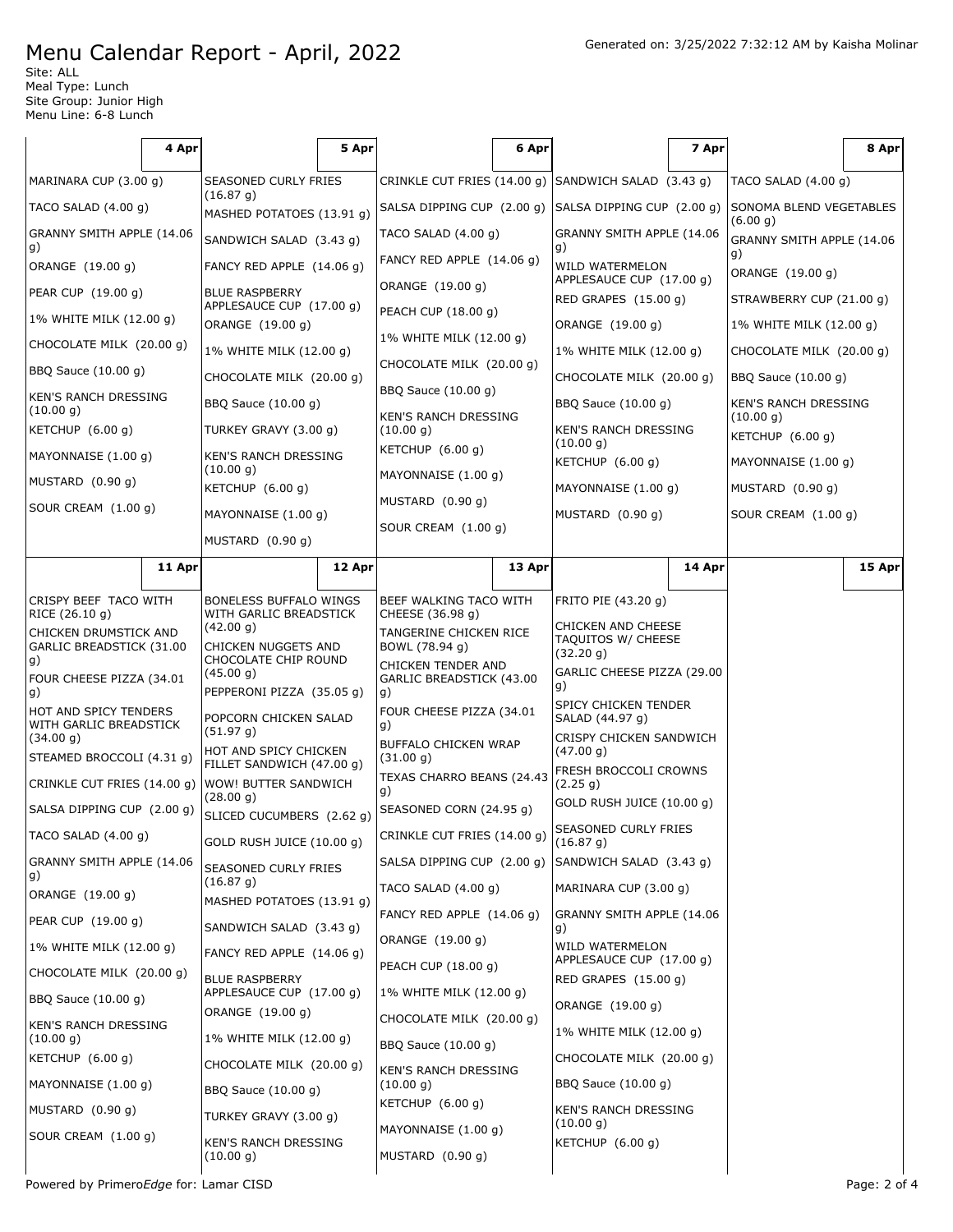Site: ALL Meal Type: Lunch Site Group: Junior High Menu Line: 6-8 Lunch

|                                                       |        |                                                                                                                      | 12 Apr   |                                                                                                                                        | 13 Apr |                                                                                                            | 14 Apr                                |                                                                       |                             |
|-------------------------------------------------------|--------|----------------------------------------------------------------------------------------------------------------------|----------|----------------------------------------------------------------------------------------------------------------------------------------|--------|------------------------------------------------------------------------------------------------------------|---------------------------------------|-----------------------------------------------------------------------|-----------------------------|
|                                                       |        | KETCHUP $(6.00 g)$                                                                                                   |          | SOUR CREAM (1.00 g)                                                                                                                    |        | MAYONNAISE (1.00 g)                                                                                        |                                       |                                                                       |                             |
|                                                       |        | MAYONNAISE (1.00 g)                                                                                                  |          |                                                                                                                                        |        | MUSTARD (0.90 g)                                                                                           |                                       |                                                                       |                             |
|                                                       |        | MUSTARD (0.90 g)                                                                                                     |          |                                                                                                                                        |        |                                                                                                            |                                       |                                                                       |                             |
|                                                       | 18 Apr |                                                                                                                      | 19 Apr   |                                                                                                                                        | 20 Apr |                                                                                                            | 21 Apr                                |                                                                       | 22 Apr                      |
|                                                       |        | CHICKEN DRUMSTICK AND                                                                                                |          | BEEF WALKING TACO WITH                                                                                                                 |        | Popcorn Chicken & Chocolate                                                                                |                                       | BEEF HOTDOG (31.00 g)                                                 |                             |
|                                                       |        | GARLIC BREADSTICK (31.00<br>g)                                                                                       |          | CHEESE (36.98 g)                                                                                                                       |        | Chip Round $(44.00 g)$                                                                                     |                                       | CHICKEN NACHOS (38.80 g)                                              |                             |
|                                                       |        | CHICKEN NUGGETS AND<br>CHOCOLATE CHIP ROUND<br>(45.00 g)<br>PEPPERONI PIZZA (35.05 g)                                |          | CHICKEN TENDER AND<br>GARLIC BREADSTICK (43.00<br>g)<br><b>GENERAL TSO CHICKEN</b><br>W/RICE AND FORTUNE<br>COOKIES (77.91 g)          |        | FOUR CHEESE PIZZA (34.01<br>g)<br>SPICY CHICKEN TENDER                                                     |                                       | TANGERINE CHICKEN RICE<br>BOWL (78.94 g)                              |                             |
|                                                       |        |                                                                                                                      |          |                                                                                                                                        |        | SALAD (44.97 g)                                                                                            | HOT AND SPICY CHICKEN                 |                                                                       | FOUR CHEESE PIZZA (34.01    |
|                                                       |        | POPCORN CHICKEN SALAD<br>(51.97 g)                                                                                   |          | FOUR CHEESE PIZZA (34.01<br>g)                                                                                                         |        | FILLET SANDWICH (47.00 g)<br>SMOTHERED BURRITO (58.84                                                      |                                       | HOT AND SPICY TENDERS<br>WITH GARLIC BREADSTICK                       |                             |
|                                                       |        | HOT AND SPICY CHICKEN<br>FILLET SANDWICH (47.00 g)                                                                   |          | <b>BUFFALO CHICKEN WRAP</b><br>(31.00 g)                                                                                               |        | g)<br>SEASONED GREEN BEANS                                                                                 |                                       | (34.00 g)<br>CHILI LIME CARROT SNACKER<br>(7.00 g)                    |                             |
|                                                       |        | WOW! BUTTER SANDWICH<br>(28.00 g)                                                                                    |          | TEXAS CHARRO BEANS (24.43                                                                                                              |        |                                                                                                            | (4.56 g)<br>GOLD RUSH JUICE (10.00 g) |                                                                       | CRINKLE CUT FRIES (14.00 g) |
|                                                       |        | GOLD RUSH JUICE (10.00 g)                                                                                            |          | g)<br>SEASONED CORN (24.95 g)                                                                                                          |        | SEASONED CURLY FRIES                                                                                       |                                       | SALSA DIPPING CUP (2.00 g)                                            |                             |
|                                                       |        | SEASONED CURLY FRIES<br>(16.87 g)                                                                                    |          | CRINKLE CUT FRIES (14.00 g)                                                                                                            |        | (16.87 g)<br>SANDWICH SALAD (3.43 g)                                                                       |                                       | TACO SALAD (4.00 g)                                                   |                             |
|                                                       |        | MASHED POTATOES (13.91 g)                                                                                            |          | SALSA DIPPING CUP (2.00 g)                                                                                                             |        | SALSA DIPPING CUP (2.00 g)                                                                                 |                                       | SONOMA BLEND VEGETABLES<br>(6.00 g)                                   |                             |
|                                                       |        | SANDWICH SALAD (3.43 g)                                                                                              |          | TACO SALAD (4.00 g)                                                                                                                    |        | GRANNY SMITH APPLE (14.06                                                                                  |                                       | GRANNY SMITH APPLE (14.06                                             |                             |
|                                                       |        | FANCY RED APPLE (14.06 g)                                                                                            |          | FANCY RED APPLE (14.06 g)                                                                                                              |        | g)<br>WILD WATERMELON                                                                                      |                                       | g)<br>ORANGE (19.00 g)                                                |                             |
|                                                       |        | <b>BLUE RASPBERRY</b><br>APPLESAUCE CUP (17.00 g)                                                                    |          | ORANGE (19.00 g)                                                                                                                       |        | APPLESAUCE CUP (17.00 g)<br>RED GRAPES (15.00 g)                                                           |                                       | STRAWBERRY CUP (21.00 g)                                              |                             |
|                                                       |        | ORANGE (19.00 g)                                                                                                     |          | PEACH CUP (18.00 g)                                                                                                                    |        | ORANGE (19.00 g)                                                                                           |                                       | 1% WHITE MILK (12.00 g)                                               |                             |
|                                                       |        | 1% WHITE MILK (12.00 g)                                                                                              |          | 1% WHITE MILK (12.00 g)                                                                                                                |        | 1% WHITE MILK (12.00 g)                                                                                    |                                       | CHOCOLATE MILK (20.00 g)                                              |                             |
|                                                       |        | CHOCOLATE MILK (20.00 g)<br>BBQ Sauce (10.00 g)<br>TURKEY GRAVY (3.00 g)<br><b>KEN'S RANCH DRESSING</b><br>(10.00 g) |          | CHOCOLATE MILK (20.00 g)<br>BBQ Sauce (10.00 g)<br><b>KEN'S RANCH DRESSING</b><br>(10.00 g)<br>KETCHUP (6.00 g)<br>MAYONNAISE (1.00 g) |        | CHOCOLATE MILK (20.00 g)<br>BBQ Sauce (10.00 g)<br>KEN'S RANCH DRESSING<br>(10.00 g)<br>KETCHUP $(6.00 q)$ |                                       | BBQ Sauce (10.00 g)<br><b>KEN'S RANCH DRESSING</b><br>(10.00 g)       |                             |
|                                                       |        |                                                                                                                      |          |                                                                                                                                        |        |                                                                                                            |                                       |                                                                       |                             |
|                                                       |        |                                                                                                                      |          |                                                                                                                                        |        |                                                                                                            |                                       | MAYONNAISE (1.00 g)                                                   |                             |
|                                                       |        |                                                                                                                      |          |                                                                                                                                        |        |                                                                                                            |                                       |                                                                       |                             |
|                                                       |        | MAYONNAISE $(1.00 g)$                                                                                                |          | SOUR CREAM (1.00 g)                                                                                                                    |        | MUSTARD $(0.90 g)$                                                                                         |                                       | SOUR CREAM (1.00 g)                                                   |                             |
|                                                       | 25 Apr | MUSTARD (0.90 g)                                                                                                     |          |                                                                                                                                        |        |                                                                                                            |                                       |                                                                       |                             |
|                                                       |        |                                                                                                                      | $26$ Apr |                                                                                                                                        | 27 Apr |                                                                                                            | 28 Apr                                |                                                                       | 29 Apr                      |
| CRISPY BEEF TACO WITH<br>RICE (26.10 g)               |        | BONELESS BUFFALO WINGS<br>WITH GARLIC BREADSTICK<br>(42.00 g)                                                        |          | BEEF WALKING TACO WITH<br>CHEESE (36.98 g)                                                                                             |        | FRITO PIE (43.20 g)<br>CHICKEN AND CHEESE                                                                  |                                       | CHILI AND CHEESE HOTDOG.<br>(33.90 g)                                 |                             |
| CHICKEN DRUMSTICK AND<br>GARLIC BREADSTICK (31.00     |        | CHICKEN NUGGETS AND                                                                                                  |          | TANGERINE CHICKEN RICE<br>BOWL (78.94 g)                                                                                               |        | TAQUITOS W/ CHEESE<br>(32.20 g)                                                                            |                                       | CHICKEN, CORNDOG (30.00 g)                                            |                             |
| g)<br>FOUR CHEESE PIZZA (34.01                        |        | CHOCOLATE CHIP ROUND<br>(45.00 g)<br>PEPPERONI PIZZA (35.05 g)                                                       |          | CHICKEN TENDER AND<br>GARLIC BREADSTICK (43.00<br>g)                                                                                   |        | GARLIC CHEESE PIZZA (29.00<br>g)                                                                           |                                       | <b>GENERAL TSO CHICKEN</b><br>W/RICE AND FORTUNE<br>COOKIES (77.91 g) |                             |
| g)<br>HOT AND SPICY TENDERS<br>WITH GARLIC BREADSTICK |        | POPCORN CHICKEN SALAD<br>(51.97 g)                                                                                   |          | FOUR CHEESE PIZZA (34.01<br>g)                                                                                                         |        | SPICY CHICKEN TENDER<br>SALAD (44.97 g)                                                                    |                                       | FOUR CHEESE PIZZA (34.01<br>g)                                        |                             |
| (34.00 g)<br>STEAMED BROCCOLI (4.31 g)                |        | HOT AND SPICY CHICKEN<br>FILLET SANDWICH (47.00 g)                                                                   |          | BUFFALO CHICKEN WRAP<br>(31.00 g)                                                                                                      |        | CRISPY CHICKEN SANDWICH<br>(47.00 g)                                                                       |                                       | HOT AND SPICY TENDERS<br>WITH GARLIC BREADSTICK<br>(34.00 g)          |                             |
| CRINKLE CUT FRIES (14.00 g) WOW! BUTTER SANDWICH      |        | (28.00 g)                                                                                                            |          | TEXAS CHARRO BEANS (24.43<br>g)                                                                                                        |        | FRESH BROCCOLI CROWNS<br>(2.25 g)<br>GOLD RUSH JUICE (10.00 g)                                             |                                       | CHILI LIME CARROT SNACKER<br>(7.00 g)                                 |                             |
| Powered by PrimeroEdge for: Lamar CISD                |        |                                                                                                                      |          |                                                                                                                                        |        |                                                                                                            |                                       |                                                                       | Page: 3 of 4                |